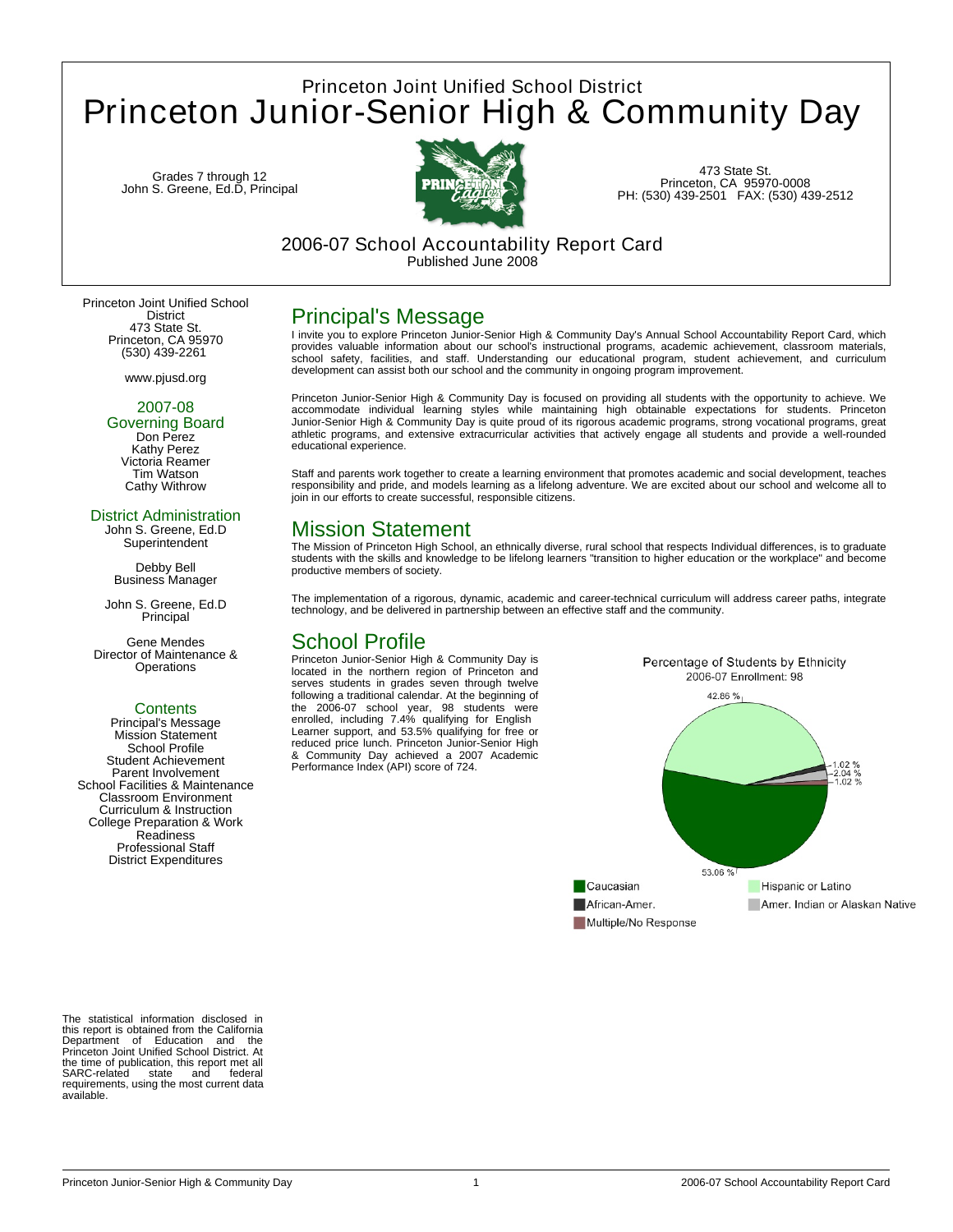## Student Achievement

#### California English Language Development Test

State law requires schools to give the California English Language Development Test (CELDT) to students in grades kindergarten through twelve whose home language is not English. The test identifies new students as English learners, monitors their progress in learning English, and helps determine if they have achieved proficiency in the English language.

#### Standardized State Assessments

Students at Princeton Junior-Senior High & Community Day participate in California's STAR examination each year. mandatory STAR Program (Standardized Testing and Reporting) is a set of assessments that evaluates student proficiency in core subject areas and compares student results with those of other students in the state who took the same test. The STAR is comprised of the California Achievement Test (CAT/6), California Standards Tests (CST), Aprenda 3, and the California Alternative Performance Assessment (CAPA).

The CAT/6 measures achievement based on student comparison; the CST aids in determining the level of individual proficiency required by the state. CAPA is administered to students with significant disabilities who are not able to take the CST and CAT/6. For more information on the STAR Program, please visit http://star.cde.ca.gov/.

#### California Standardized Tests (CST)

The California Standards Tests assess student performance on the California Academic Content Standards adopted by the State Board of Education. Performance standards identify the level of student mastery of the content standards tested. The state target for every student is to score at the Advanced or Proficient level.

The CST tables in this report illustrate the percentage of students achieving Proficient and Advanced levels. Results are shown only for subgroups with ten students or more taking the exam. For those categories that are blank in the CST tables, no students met subgroup criteria. Detailed results by grade level for each student group can be obtained from the California Department of Education's website http://star.cde.ca.gov.

#### Physical Fitness

In the spring of each year, Princeton Junior-Senior High & Community Day is required by the state to administer a physical fitness test to all students in grade seven and grade nine. The physical fitness test measures each student's ability to complete six fitness tasks in six major areas. Students that either meet or exceed the standards in all six fitness areas are considered to be physically fit or in the "healthy fitness zone."

Upon completion of the 2006-07 fitness exam, 40% of the grade seven students and 65% of the grade nine students were in the "healthy fitness zone". Comparative District and state results can be found at the CDE's web site http://www.cde.ca.gov/ta/tg/pf/.

#### California Standards Test Results All Students Percentage of Students Scoring at Proficient & Advanced Levels

|                   | Princeton Junior-Senior<br><b>High &amp; Community Day</b> |       | <b>District</b> |       |       | California |       |       |       |
|-------------------|------------------------------------------------------------|-------|-----------------|-------|-------|------------|-------|-------|-------|
|                   | 04-05                                                      | 05-06 | 06-07           | 04-05 | 05-06 | 06-07      | 04-05 | 05-06 | 06-07 |
| Language<br>Arts  | 25                                                         | 33    | 38              | 29    | 31    | 35         | 40    | 42    | 43    |
| Math              | 39                                                         | 35    | 37              | 39    | 38    | 40         | 38    | 40    | 40    |
| Science           | 14                                                         | 40    | 44              | 20    | 35    | 34         | 27    | 35    | 38    |
| Social<br>Science | 23                                                         | 17    | 21              | 23    | 17    | 21         | 32    | 33    | 33    |

#### California Standards Test Results Numerically Significant Ethnic Subgroups Percentage of Students Scoring at Proficient & Advanced Levels 2006-07

|                   | Princeton Junior-Senior High & Community Day |                                         |       |          |                       |                     |           |
|-------------------|----------------------------------------------|-----------------------------------------|-------|----------|-----------------------|---------------------|-----------|
|                   | African-<br>Amer.                            | Amer.<br>Indian or<br>Alaskan<br>Native | Asian | Filipino | Hispanic<br>or Latino | Pacific<br>Islander | Caucasian |
| Language<br>Arts  | $\star$                                      | $\star$                                 |       |          | 24                    |                     | 48        |
| Math              | $\star$                                      | $\star$                                 |       |          | 32                    |                     | 41        |
| Science           |                                              |                                         |       |          | 35                    |                     | 48        |
| Social<br>Science |                                              |                                         |       |          | 20                    |                     | 22        |

### California Standards Test Results Other Numerically Significant Subgroups Percentage of Students Scoring at Proficient & Advanced Levels 2006-07

|                   | Princeton Junior-Senior High & Community Day |        |                     |                                         |                                                |                  |
|-------------------|----------------------------------------------|--------|---------------------|-----------------------------------------|------------------------------------------------|------------------|
|                   | Male                                         | Female | English<br>Learners | Economi-<br>cally<br>Disadvan-<br>taged | <b>Students</b><br>with<br><b>Disabilities</b> | Migrant<br>Educ. |
| Language<br>Arts  | 38                                           | 39     | $\star$             | 30                                      |                                                |                  |
| Math              | 46                                           | 29     | $\star$             | 36                                      |                                                |                  |
| Science           | 46                                           | 41     | $\star$             | 30                                      |                                                |                  |
| Social<br>Science | 19                                           | 25     | $\star$             | 19                                      |                                                |                  |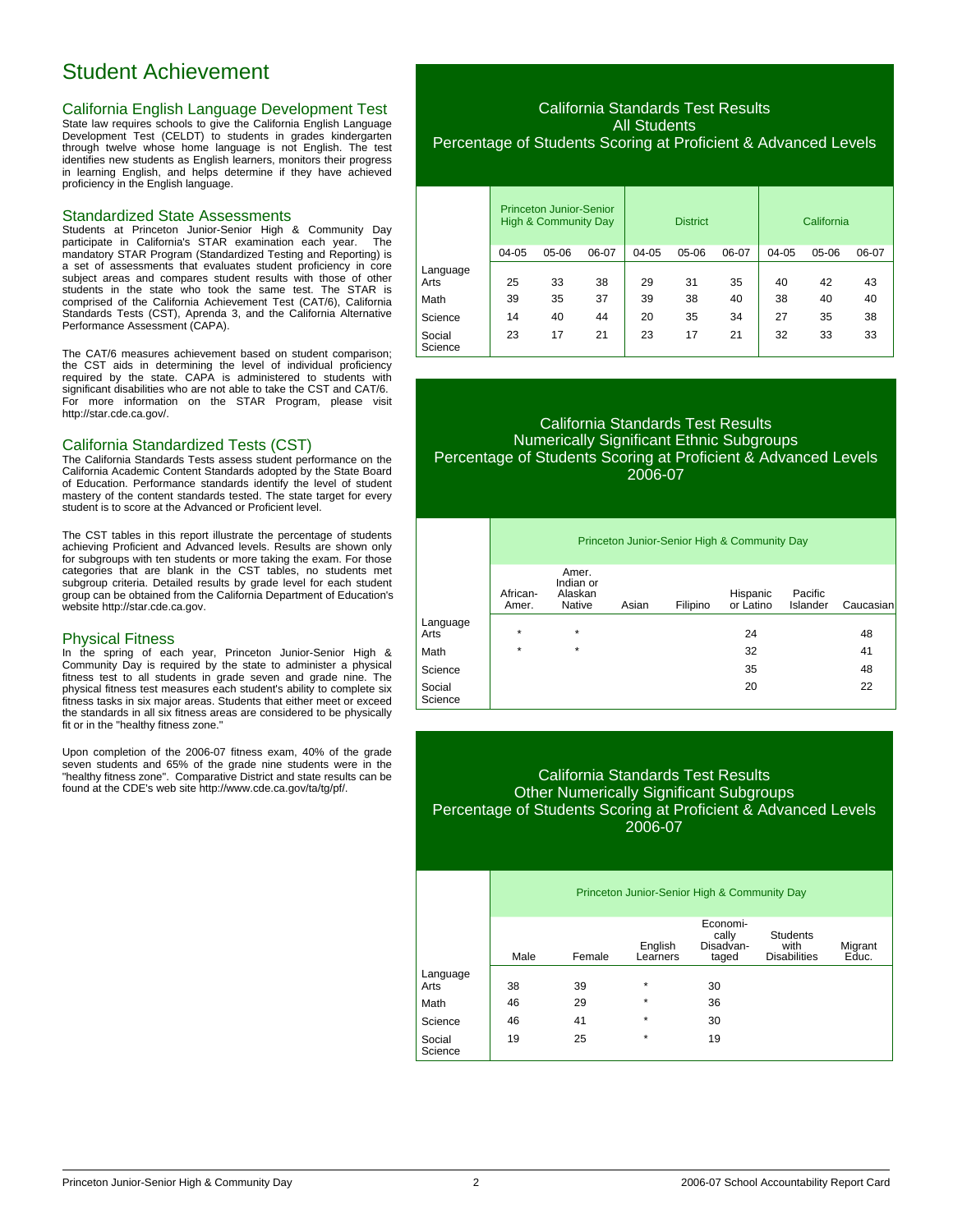# CAT/6 Test Results All Students Percentage of Students Scoring At or Above Average (50th Percentile) Princeton Junior-Senior High & Community Day | PJUSD | California 04-05 05-06 06-07 04-05 05-06 06-07 04-05 05-06 06-07 Reading 38 56 50 36 50 35 41 42 42 Math 75 56 56 50 53 46 52 53 53

### CAT/6 Test Results Numerically Significant Ethnic Subgroups Percentage of Students Scoring At or Above Average (50th Percentile)

|                 | Princeton Junior-Senior High & Community Day |                                         |       |          |                       |                     |                    |
|-----------------|----------------------------------------------|-----------------------------------------|-------|----------|-----------------------|---------------------|--------------------|
|                 | African-<br>Amer.                            | Amer.<br>Indian or<br>Alaskan<br>Native | Asian | Filipino | Hispanic<br>or Latino | Pacific<br>Islander | Caucasian          |
| Reading<br>Math |                                              |                                         |       |          | $\star$<br>$\star$    |                     | $\star$<br>$\star$ |

### CAT/6 Test Results Other Numerically Significant Subgroups Percentage of Students Scoring At or Above Average (50th Percentile)

|                 | Princeton Junior-Senior High & Community Day |                    |                     |                                         |                                                |                  |  |  |
|-----------------|----------------------------------------------|--------------------|---------------------|-----------------------------------------|------------------------------------------------|------------------|--|--|
|                 | Male                                         | Female             | English<br>Learners | Economi-<br>cally<br>Disadvan-<br>taged | <b>Students</b><br>with<br><b>Disabilities</b> | Migrant<br>Educ. |  |  |
| Reading<br>Math | $\star$<br>$\star$                           | $\star$<br>$\star$ | $\star$<br>$\star$  | 50<br>50                                |                                                |                  |  |  |

## CAT/6

The CAT/6 tables in this report show the percentage of students who scored at the 50th percentile or above. Students in grades three and seven participated in this assessment. Blank areas in the adjacent tables indicate that no students were tested in the student group and subject area. Additional details, including grade level results, can be obtained from the CDE's website http://star.cde.ca.gov/.

### Academic Performance Index

The state Academic Performance Index (API) was launched by the California Department of Education in 1999 to measure the performance and progress of schools based on STAR and CAHSEE testing results. (Note: CAHSEE is the California High School Exit Exam administered to students in grades 10-12 as part of the state's graduation requirements.) The API is used to develop annual schoolwide performance growth targets for future academic improvement.

The API measures academic performance and growth of California's schools based on a numeric scale ranging from a low 200 to a high 1000. Academic growth is measured by subtracting the base year API from the growth API. API growth scores are based upon the results of state standardized tests (CAT-6 and CST, located on pages two and three of this report). Schools that do not meet or exceed their growth targets and are ranked in the bottom half of the statewide distribution may qualify for intervention program funding. Each annual API reporting cycle includes two reports: a base report, which is released after the first of the calendar year, and a growth report, which is released after school starts in the fall. These reports are based on APIs calculated in exactly the same fashion with the same indicators but using test results from two different years.The API table in this report highlights Princeton Junior-Senior High & Community Day's progress over the past three years. To maintain confidentiality, results are reported for numerically significant subgroups only. Numerically significant subgroups are comprised of (1) at least 100 students with valid test scores or (2) at least 50 valid scores comprising at least 15% of the valid test scores. Princeton Junior-Senior High & Community Day's results were calculated using alternative methods specifically formulated to accurately report results for small schools (schools with less than 100 enrolled students and/or valid test scores). Detailed information on the alternative methods used to calculate results for small schools can be found on the California Department of Education's web site www.cde.ca.gov.

Note: Small schools are defined as having between 11 and 99 valid Standardized Testing and Reporting (STAR) Program scores for API purposes. Small schools receive an API with an asterisk to denote the greater statistical uncertainty of an API based on small numbers of student results. These schools also receive asterisked statewide ranks to indicate the decile rank into which their APIs would have fallen if they had been included in the ranking system. Schools with asterisked APIs do not receive similar schools ranks.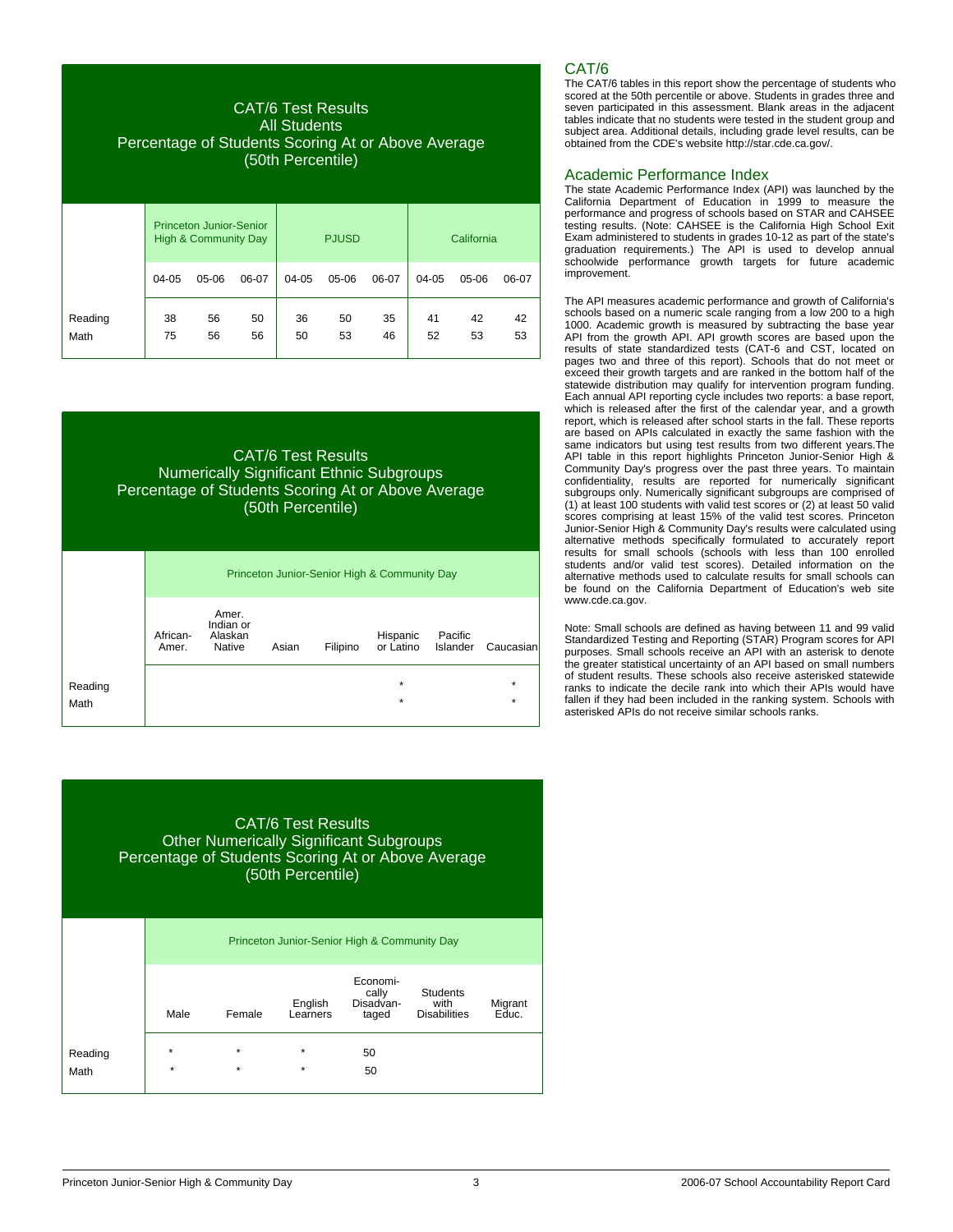| Academic Performance Index (API)<br>Three Year Performance Comparison |                     |                                          |                             |      |  |  |
|-----------------------------------------------------------------------|---------------------|------------------------------------------|-----------------------------|------|--|--|
|                                                                       | <b>API</b><br>Score | Increase/Decrease in<br><b>API Score</b> |                             |      |  |  |
| <b>Results</b>                                                        | 2007                | 2005                                     | 2006                        | 2007 |  |  |
| Schoolwide - All<br>Students                                          | 724                 | 29                                       | $-14$                       | 23   |  |  |
| <b>Ethnic Subgroups</b>                                               |                     |                                          |                             |      |  |  |
| African-Amer.                                                         | ÷                   | ÷                                        | ÷                           | ÷    |  |  |
| Amer. Indian or<br>Alaskan Native                                     |                     |                                          |                             |      |  |  |
| Asian                                                                 | ÷                   | ÷                                        |                             |      |  |  |
| Filipino                                                              |                     |                                          |                             |      |  |  |
| Hispanic or Latino                                                    |                     |                                          |                             |      |  |  |
| Pacific Islander                                                      |                     |                                          |                             |      |  |  |
| Caucasian                                                             | ٠                   |                                          |                             |      |  |  |
| <b>Other Subgroups</b>                                                |                     |                                          |                             |      |  |  |
| Students with<br><b>Disabilities</b>                                  | ÷                   | $\star$                                  | ÷                           | ÷    |  |  |
| Economically<br>Disadvantaged                                         |                     |                                          |                             |      |  |  |
| <b>English Learners</b>                                               |                     |                                          |                             |      |  |  |
|                                                                       |                     |                                          | $\sim$ $\sim$ $\sim$ $\sim$ |      |  |  |

Results generated from 2005, 2006, and 2007 Growth API Reports

### Adequate Yearly Progress

The Federal No Child Left Behind Act (NCLB) requires that all students perform at or above the proficient level on the state's standards-based assessment by the year 2014. Meeting Adequate Yearly Progress (AYP) milestones helps determine whether students are reaching proficiency level targets set by NCLB. AYP requires annual evaluation and reporting of the academic progress of all students and defined student subgroups. For the 2006-07 AYP cycle, high schools must achieve a 22.3% or higher proficiency rate in English/Language Arts and 20.9% or higher proficiency rate in math on the California Standards Test (CST). Additional criteria contributing to whether or not a school demonstrates AYP include achieving a 95% or above participation rate on the CST (grades 2-8), achieving a graduation rate of 82.9% or higher, and obtaining an API growth score of 590 or higher or increasing the API growth by 1 point. More information on AYP can be found on the California Department of Education's (CDE) website www.cde.ca.gov/nclb/ and the U.S. Department of Education's website www.ed.gov/nclb/accountability/.

> Adequate Yearly Progress (AYP) Results Reported by Indicator & Compared to District Performance 2006-07

Did the school and district meet or exceed 2007 AYP performance criteria in each of the areas listed below?

| <b>AYP</b> Indicator                               | <b>PJSH</b> | <b>PJUSD</b> |
|----------------------------------------------------|-------------|--------------|
| <b>Overall Results</b>                             | Yes         | Yes          |
| Participation Rate - 2006-07                       |             |              |
| Language Arts                                      | Yes         | Yes          |
| Math                                               | Yes         | Yes          |
| Percent Proficient (CST Exam)                      |             |              |
| Language Arts                                      | Yes         | Yes          |
| Math                                               | Yes         | Yes          |
| <b>API Score</b><br>590 or Increase API by 1 point | Yes         | Yes          |
| <b>Graduation Rate</b>                             | Yes         | Yes          |

| Title I Program Improvement (PI) Status            |                     |              |  |  |
|----------------------------------------------------|---------------------|--------------|--|--|
|                                                    | <b>PJSH</b>         | <b>PJUSD</b> |  |  |
| PI Status                                          | Not in PI Not in PI |              |  |  |
| <b>Implementation Year</b>                         | N/A                 | N/A          |  |  |
| Year in PI                                         | N/A                 | N/A          |  |  |
| No. of Schools Currently in PI                     |                     | N/A          |  |  |
| % of Schools Currently<br><b>Identified for PI</b> |                     | N/A          |  |  |

#### No Child Left Behind (NCLB)

The No Child Left Behind (NCLB) Act is part of the Federal Title I funding program designed to support additional staffing and programs to meet the needs of low-income, low achieving students, and other designated students with special needs. Schools may apply, based upon their student demographics, for one of two types of Title I funding: Title I Schoolwide or Title I Targeted Assistance. Title I Schoolwide schools use federal funds for schoolwide improvement of student achievement. Title I Targeted Assistance schools use federal funds to help those students who meet specific program criteria. In 2006-07, Princeton Junior-Senior High & Community Day qualified for Schoolwide Title I funding and is subject to comply with Title I program participation requirements.

Any school receiving Title I funds is required to comply with respective program testing and reporting activities, achieve specific levels of student proficiency, and monitor school progress towards meeting established goals. California Adequate Yearly Progress calculations determine whether a Title I school has met performance goals. Schools not meeting specific AYP criteria enter Program Improvement, a monitoring system and curriculum enhancement program designed to help schools to increase student proficiency levels. More information about Title I and Program Improvement can be located on the CDE's website www.cde.ca.gov/ta/ac/ti/.

## Parent Involvement

Parents are encouraged to get involved in their child's learning environment by volunteering on campus, participating in a decision-making group, or simply attending school events.

Parents stay informed on upcoming events and school activities through the school web site, the school marquee, and flyers. Contact John S. Greene. Principal at (530) 439-2261 for more information on how to become involved in your child's learning environment.

Opportunities to Volunteer Classroom Helper **Chaperone** 

Committees School Site Council WASC Team Migrant Parent Advisory Committee Class Community Project Activities

**School Activities** Back to School Night Open House Student Performances Sports Events

## School Facilities & **Maintenance**

The district takes great efforts to ensure that all schools are clean, safe, and functional through proper facilities maintenance and campus supervision. Princeton Junior-Senior High & Community Day's original facilities were built in 1950; ongoing maintenance and campus improvements ensure facilities remain up to date and provide adequate space for students and staff. District maintenance and site custodial staff ensure that the repairs necessary to keep the school in good condition are completed in

a timely manner. A work order process is used by school and district staff to communicate non-routine maintenance requests. Every morning before school begins, the director of maintenance and operations inspects facilities for safety hazards or other conditions that need attention prior to students and staff entering school grounds. Two day custodians are assigned to Princeton Junior-Senior High & Community Day. The day custodians are responsible for:

- Groundskeeping
- Restroom
- Cafeteria Cleanup/Setup
- Office Area Cleaning

Restrooms are checked throughout the day for cleanliness and subsequently cleaned as needed. The principal communicates with the custodial staff daily concerning maintenance and school safety issues.

| <b>Campus Description</b> |          |  |  |  |
|---------------------------|----------|--|--|--|
| Year Built                | 1950     |  |  |  |
|                           | Quantity |  |  |  |
| Permanent Classroom       | 8        |  |  |  |
| Portable Classroom        |          |  |  |  |
| Library                   |          |  |  |  |
| Gymnasium                 | 1        |  |  |  |
| Teacher Lunch/Work Room   |          |  |  |  |
| Career Center             |          |  |  |  |
| <b>Counseling Office</b>  |          |  |  |  |

#### Deferred Maintenance

Princeton Junior-Senior High & Community Day participates in the State School Deferred Maintenance Program, which provides dollar-for-dollar matching funds to assist school districts with major repairs or replacement of existing school building components. Deferred maintenance projects generally include roofing, plumbing, heating, air conditioning, electrical systems, interior/exterior painting, and floor systems. During the 2006-07 school year, Princeton Junior-Senior High & Community Day received \$2,205 in deferred maintenance funds for the repair and/or maintenance of:

• Interior/Exterior Painting • Floor Systems

#### Facilities Inspection

The district's maintenance department inspects Princeton Junior-Senior High & Community Day on an annual basis in accordance with Education Code §17592.72(c)(1). Princeton Junior-Senior High & Community Day use a school site inspection survey to identify unsafe or hazardous conditions and facility The most recent school inspection took place on Wednesday, June 13, 2007. Deficiencies noted in the school inspection survey were corrected immediately by the district's maintenance department. During fiscal year 2006-07, all restrooms were fully functional and available for student use.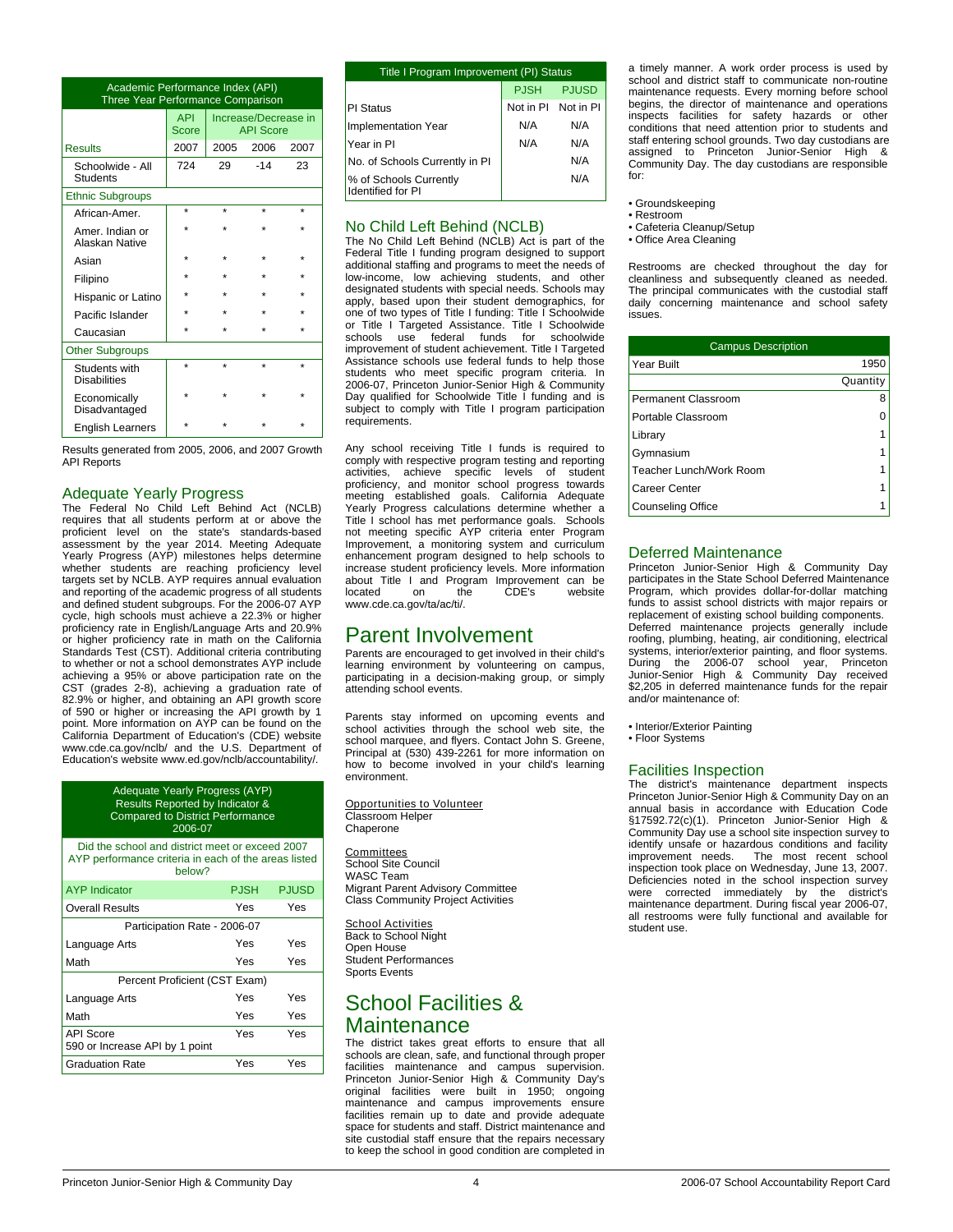| <b>School Facility Good Repair Status</b><br>Most Recent Inspection: Wednesday, June 13, 2007 |      |                      |      |  |
|-----------------------------------------------------------------------------------------------|------|----------------------|------|--|
| Item Inspected                                                                                |      | <b>Repair Status</b> |      |  |
|                                                                                               | Good | Fair                 | Poor |  |
| 1. Gas Leaks                                                                                  |      |                      |      |  |
| 2. Mechanical<br>Systems                                                                      |      |                      |      |  |
| 3. Windows/Doors/<br>Gates (Interior and<br>Exterior)                                         |      |                      |      |  |
| 4. Interior Surfaces<br>(Walls, Floors, &<br>Ceilings)                                        |      |                      |      |  |
| 5. Hazardous<br>Materials (Interior &<br>Exterior)                                            |      |                      |      |  |
| 6. Structural Damage                                                                          |      |                      |      |  |
| 7. Fire Safety                                                                                |      |                      |      |  |
| 8. Electrical (Interior &<br>Exterior)                                                        |      |                      |      |  |
| 9. Pest/Vermin<br>Infestation                                                                 |      |                      |      |  |
| 10. Drinking Fountains<br>(Interior & Exterior)                                               |      |                      |      |  |
| 11. Restroom                                                                                  |      |                      |      |  |
| 12. Sewer                                                                                     |      |                      |      |  |
| 13. Playgrounds/<br><b>School Grounds</b>                                                     |      |                      |      |  |
| 14. Roofs                                                                                     |      |                      |      |  |
| 15. Overall Cleanliness                                                                       |      |                      |      |  |

|                   | Repair Needed and Action Taken or Planned                                                                                         |  |  |  |  |
|-------------------|-----------------------------------------------------------------------------------------------------------------------------------|--|--|--|--|
| Section<br>Number | Comment                                                                                                                           |  |  |  |  |
| (4)               | Art Room: Wallpaper Peeling<br>Corrected as of April 4, 2008.<br>Cafeteria: Broken Floor Tiles<br>In Process as of April 4, 2008. |  |  |  |  |
| (5)               | Cafeteria: Broken Floor Tiles In<br>Process as of April 4, 2008.                                                                  |  |  |  |  |
| (6)               | Science: Northwest corner on the<br>exterior<br>Corrected as of April 4, 2008                                                     |  |  |  |  |
|                   |                                                                                                                                   |  |  |  |  |

| Overall Summary of School Facilitiy Good Repair<br><b>Status</b> |      |      |      |  |  |
|------------------------------------------------------------------|------|------|------|--|--|
| Exemplary                                                        | Good | Fair | Poor |  |  |
|                                                                  | پ    |      |      |  |  |

#### Rating Description

Good: The school is maintained in good repair with a number of non-critical deficiencies noted. These deficiences are isolated, and/or result from minor wear and tear, and/or are in the process of being mitigated.

#### Campus Supervision

School administration and teaching staff place a high priority on providing adequate adult supervision on campus before, during, and after school. As students arrive on campus each morning, the following individuals patrol the campus, entrance areas, and designated common areas: teachers and an administrator. Teachers and an administrator monitor lunch time activity in the cafeteria and common student activity areas. At the end of the day when students are dismissed, teachers and an administrator monitor student behavior and ensure students either leave campus or travel to after-school activities in a safe and orderly manner.

Princeton Junior-Senior High & Community Day is a closed campus. During school hours, all visitors must sign in at the school's office and wear identification badges while on school grounds.

#### School Site Safety Plan

The Comprehensive School Site Safety Plan was developed for Princeton Junior-Senior High & Community Day in collaboration with local agencies and the district office to fulfill Senate Bill 187 requirements. Components of this plan include child abuse reporting procedures, teacher notification of dangerous pupil procedures, disaster response procedures, procedures for safe arrival and departure from school, sexual harassment policy, and dress code policy. The school's most recent school safety plan was reviewed by school staff in September, 2007 and updated in September, 2007. Staff responsibilities and safety plan updates were discussed with staff in September, 2007.

### Classroom Environment

#### Instructional Time

All instructional time offered at Princeton Junior-Senior High & Community Day either meets or exceeds California's Education Code requirements. For the 2006-07 school year, Princeton Junior-Senior High & Community Day offered 180 days of instruction comprised of 170 regular days and 10 minimum days. Minimum days were used for parent conferences, staff training, staff meetings, and grade level planning. The state requires junior high school students to receive 54,000 minutes of instruction, and high school students to receive 64,800 minutes of instruction; Princeton Junior-Senior High & Community Day offered a total of 64,020 minutes of instruction for junior high students and 64,920 minutes of instruction for high school students in the 2006-07 school year.

#### Discipline & Climate for Learning

Princeton Junior-Senior High & Community Day's discipline policies are based upon the district's conduct code, which is used as a guide to develop school rules, develop behavior management programs, and encourage good decision making. Teachers clearly identify and explain behavior expectations to their students and discuss consequences for poor or disruptive behavior in the classroom. Princeton Junior-Senior High & Community Day employ a progressive approach in managing students who make poor choices in behavior, do not follow school rules, or are disruptive in the classroom. Disciplinary measures are applied in a fair, firm, and consistent fashion. Consequences are administered based upon the severity of the infraction and include a detention, a parent phone call, and suspension.

At the beginning of the school year, school rules, disciplinary policies, and behavioral expectations are shared with students in the student handbook. Students are reminded throughout the school year of their individual responsibility to make good choices in behavior at school wide assemblies and in morning announcements.

Administrators and teachers reinforce students demonstrating good citizenship, positive behavior, and student achievement at the end of each trimester. Academic honors include Honor Roll and Academic Achievement Awards.

Extracurricular and enrichment programs held after school promote academic achievement and create increased interest in school. Princeton Junior-Senior High & Community Day offers California Scholarship Federation (CSF), Movimiento Estudiantil Chicano de Aztlan (MECHA), Future Farmers of America (FFA), and Associated Student Council. Sports programs promote teamwork and good sportsmanship. Sports teams include volleyball, basketball, softball, baseball, football, and flag football.

| <b>Suspensions &amp; Expulsions</b> |                                     |             |         |  |  |
|-------------------------------------|-------------------------------------|-------------|---------|--|--|
|                                     |                                     | <b>PJSH</b> |         |  |  |
|                                     | $04 - 05$                           | $05-06$     | 06-07   |  |  |
| Suspensions (#)                     | 15                                  | ŋ           | 17      |  |  |
| Suspensions (%)                     | 17.65%                              | 0.00%       | 17.35 % |  |  |
| Expulsions (#)                      | Ω                                   | Ω           |         |  |  |
| Expulsions (%)                      | 0.00%                               | 0.00%       | 1.02 %  |  |  |
|                                     | <b>PJUSD</b><br><b>High Schools</b> |             |         |  |  |
| Suspensions (#)                     | 15                                  | n           | 17      |  |  |
| Suspensions (%)                     | 17.65 %                             | 0.00%       | 17.35 % |  |  |
| Expulsions (#)                      |                                     |             |         |  |  |
| Expulsions (%)                      | 0.00%                               | 0.00 %      | 1.02%   |  |  |

This table illustrates the total cases (not number of days) of suspensions and expulsions, and includes students with multiple instances of suspension. For example, a student suspended in one month for 2 days and then suspended a month later for three days is counted as two cases of suspension.

#### Teaching Load

The Teaching Load Distribution table in this report illustrates the distribution of class sizes by subject area, the average class size, and the number of classes that contain 1-20 students, 21-32 students, and 33 or more students.

| <b>Teaching Load Distribution</b><br>Departmentalized Instruction |                                          |                |                         |       |
|-------------------------------------------------------------------|------------------------------------------|----------------|-------------------------|-------|
|                                                                   | 2004-05                                  |                |                         |       |
|                                                                   | Avg.<br>Class                            |                | Number of<br>Classrooms |       |
| Subject                                                           | Size                                     | $1 - 20$       | 21-32                   | $33+$ |
| English                                                           | 11.1                                     | $\overline{7}$ | ÷                       |       |
| Math                                                              | 11.7                                     | 6              |                         |       |
| Science                                                           | 14.0                                     | 5              |                         |       |
| Social Science                                                    | 13.8                                     | 6              |                         |       |
|                                                                   |                                          |                | 2005-06                 |       |
|                                                                   | Number of<br>Avg.<br>Class<br>Classrooms |                |                         |       |
| Subject                                                           | Size                                     | $1 - 20$       | $21 - 32$               | $33+$ |
| English                                                           | 11.6                                     | $\overline{7}$ | $\star$                 |       |
| Math                                                              | 16.0                                     | 2              | 2                       |       |
| Science                                                           | 10.7                                     | 3              |                         |       |
| Social Science                                                    | 13.2                                     | 5              |                         |       |
|                                                                   |                                          |                | 2006-07                 |       |
|                                                                   | Number of<br>Avg.<br>Clašs<br>Classrooms |                |                         |       |
| Subject                                                           | Size                                     | $1 - 20$       | $21 - 32$               | $33+$ |
| English                                                           | 144                                      | 6              | 1                       | ÷     |
| Math                                                              | 12.4                                     | 5              |                         |       |
| Science                                                           | 9.7                                      | 3              |                         |       |
| Social Science                                                    | 15.5                                     | 3              | 1                       |       |

#### Graduation & Dropout Rates

High schools are required to disclose, by student group, the percentage of students who met all state and local graduation requirements for grade 12 completion, including having passed both portions of the CAHSEE or received a local waiver or state exemption.

Princeton Junior-Senior High & Community Day's teachers and administrative staff practice the early identification of and intervention on behalf of students who exhibit warning signs and/or behavioral traits that may lead to dropping out of school. Intervention strategies used to promote attendance and reduce dropout rates include monitoring CAHSEE test results and performance, parent conferences, and counseling. Understanding that the needs of each student are different, administrators, counselors, and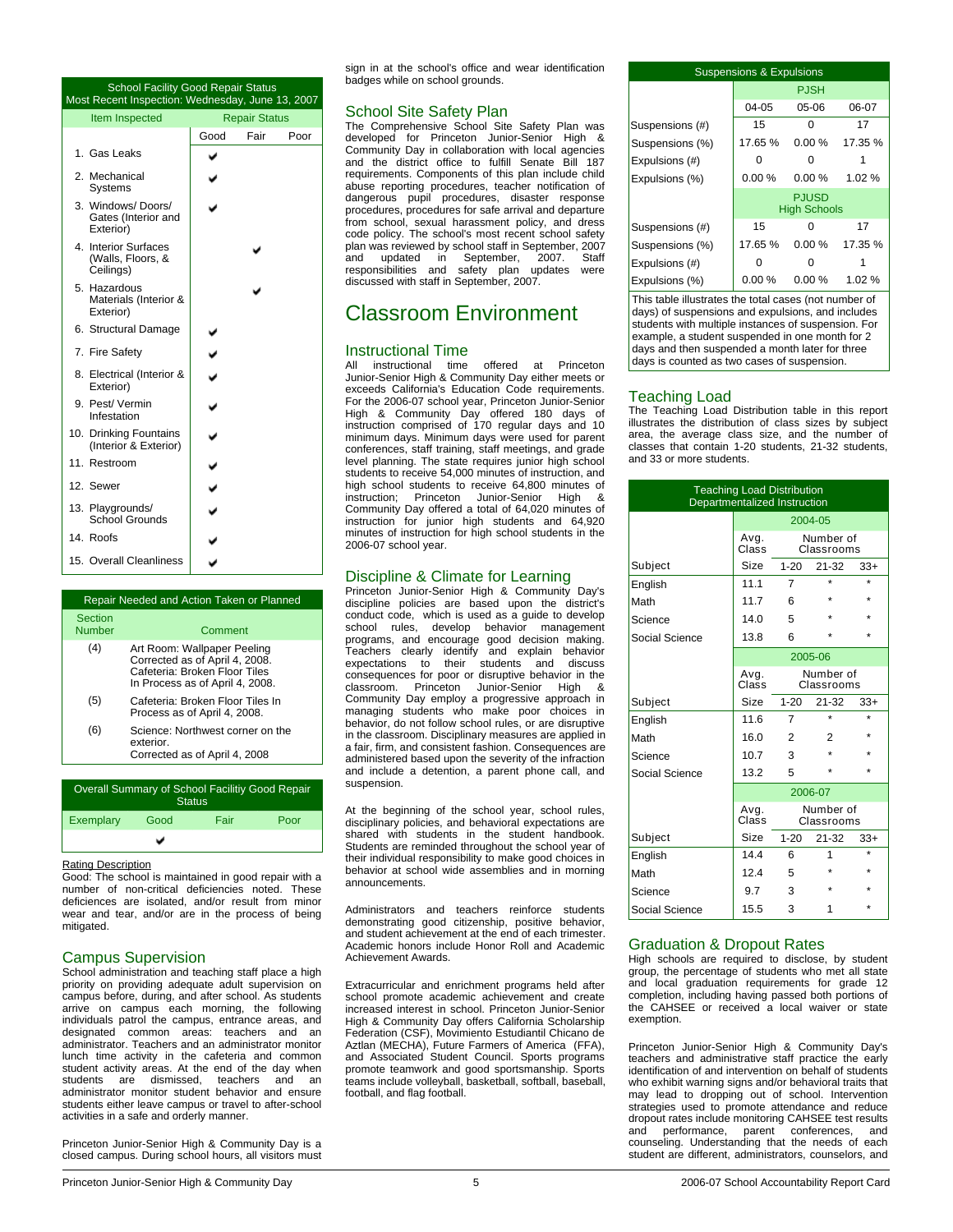teaching staff continue their efforts to discover successful solutions to help students complete their high school program.

| <b>Graduation &amp; Dropout Rates</b> |            |              |         |  |  |
|---------------------------------------|------------|--------------|---------|--|--|
|                                       |            | <b>PJSH</b>  |         |  |  |
|                                       | 03-04      | $04-05$      | 05-06   |  |  |
| <b>Dropout Rate</b>                   | $0.0\%$    | $0.0\%$      | $0.0\%$ |  |  |
| <b>Graduation Rate</b>                | 100.0%     | 100.0%       | 100.0%  |  |  |
|                                       |            | <b>PJUSD</b> |         |  |  |
|                                       | 03-04      | $04-05$      | 05-06   |  |  |
| <b>Dropout Rate</b>                   | 1.9%       | $0.0\%$      | $0.0\%$ |  |  |
| <b>Graduation Rate</b>                | 91.0%      | 100.0%       | 100.0%  |  |  |
|                                       | California |              |         |  |  |
|                                       | 03-04      | $04-05$      | 05-06   |  |  |
| <b>Dropout Rate</b>                   | $3.2\%$    | 3.1%         | 3.5%    |  |  |
| <b>Graduation Rate</b>                | 85.3%      | 85.0%        | 83.0%   |  |  |

## Curriculum & Instruction

#### Staff Development

All training and curriculum development activities at Princeton Junior-Senior High & Community Day revolve around the California State Content Standards and Frameworks. Professional development activities support adoption of new curriculum, implementation of new programs, and alignment of curriculum to state content standards. Decisions concerning selection of staff development activities are performed by the principal using tools such as teacher input, state assessment results, and data analysis to determine the areas in which additional teacher training may enhance classroom instruction and increase student achievement levels. During the 2006-07 school year, Princeton Junior-Senior High & Community Day held three (3) staff development days devoted to instructional strategies.

Princeton Junior-Senior High & Community Day offers support to new and veteran teachers through peer coaching and mentoring. All staff are encouraged to attend professional workshops and conferences. Classified support staff receive job-related training<br>from department supervisors and district from department supervisors and district representatives.

#### Instructional Materials

All textbooks used in the core curriculum at Princeton Junior-Senior High & Community Day are aligned to the California Content Standards and Frameworks. Standards-based instructional materials are approved by the district's governing board. The district follows the State Board of Education's six-year adoption cycle for core content materials and the eight-year cycle for textbook adoptions in foreign language, visual and performing arts, and health.

On Thursday, September 20, 2007, the Princeton Joint Unified's governing board held a public hearing to certify the extent to which textbooks and instructional materials have been provided to students. The governing board adopted Resolution No. 07/08-001 which certifies as required by Education Code §60119 (1) that textbooks and instructional materials were provided to all students, including English learners, in the district to the extent that each pupil has a textbook or instructional materials, or both, to use in class and to take home, (2) sufficient textbooks and instructional materials were provided to each student, including English learners, that are aligned to the academic content standards and consistent with the cycles and content of the curriculum frameworks in math, science, history-social science, and English/language arts, (3) sufficient textbooks or instructional materials were provided to each pupil enrolled in foreign language or health classes, and (4) sufficient laboratory science equipment was available for science laboratory classes offered in grades 9-12 inclusive.

|                  | Textbooks                                                                                 |          |
|------------------|-------------------------------------------------------------------------------------------|----------|
| Adoption<br>Year | <b>Publisher &amp; Series</b>                                                             | Grades   |
|                  | English Language Development                                                              |          |
| 2003             | Prentice Hall, English<br>Language Arts                                                   | $9 - 12$ |
| 2003             | Prentice Hall, Prentice Hall<br>Literature: Timeless Voices,<br>Timeles                   | $7 - 8$  |
|                  | Foreign Languages                                                                         |          |
| 2004             | McDougal Littell, Spanish-En<br>Espanol 1 & 2                                             | $9 - 12$ |
| Health           |                                                                                           |          |
| 2006             | Glencoe Health, 10th Grade<br><b>State Requirements</b>                                   | $9 - 12$ |
| 2006             | Glencoe/McGraw-Hill, Glencoe<br>Teen Health                                               | 7-8      |
|                  | <b>History-Social Science</b>                                                             |          |
| 2002             | McDougal Littell, Modern<br><b>World History</b>                                          | $9 - 12$ |
| 2004             | McDougal Littell, US History -<br>Americans Reconstruction<br>21st Century                | $9 - 12$ |
| 2006             | Holt, Rinehart & Winston, Holt<br>California Social Studies:<br>World History, Med        | 7        |
| 2006             | Holt, Rinehart & Winston, Holt<br>California Social Studies:<br><b>United States Hist</b> | 8        |
| 2006             | McDougal Littell, McDougal<br>Littell CA Pre-Algebra and<br>Algebra I                     | $7 - 8$  |
| Math             |                                                                                           |          |
| 2003             | Saxon, Algebra 2-3rd Edition                                                              | $9 - 12$ |
| 2006             | McDougal Littell, Pre-Algebra                                                             | 9-12     |
| 2006             | McDougal Littell, Algebra 1                                                               | $9 - 12$ |
| 2006             | McDougal Littell, Geometry                                                                | $9 - 12$ |
| 2006             | McDougal Littell, Algebra 2                                                               | $9 - 12$ |
| Science          |                                                                                           |          |
| 2005             | Holt, Rinehart & Winston,<br>Modern Biology                                               | $9 - 12$ |

#### School Leadership

School leadership is a responsibility shared among the principal, school staff, and parents. Principal John Greene is responsible for the day-to-day operations of the school and overall instructional program. The principal delegates supervisory responsibilities to the assistant principal based upon individual strengths and expertise. The assistant principal takes a prominent role in managing student discipline, student activities, and school and student safety.

Principal John S. Greene has been in the educational field for 31 years and serving Princeton Junior-Senior High & Community Day for one year (as of 2007-08). Previous positions held in other schools include: principal, classroom teacher, counselor, director of alternative education, coach, and director of special education. Principal John S. Greene holds a<br>bachelor's degree in Social Science and Psychology,<br>a master's degree in Counseling/Guidance, a<br>doctorate in educational administration and leadership, and Life Standard Secondary Teaching Credential, Life Pupil Personnel Services Credential, and Clear Administrative Services Credential.

#### Specialized Instruction

All curriculum and instruction is aligned to the California State Content Standards and Frameworks approved by the State Board of Education. The instructional program is structured so that all students receive instruction appropriate to their learning level. Teachers use a variety of research-based instructional strategies and techniques using state-approved instructional materials to ensure academic success.

For students whose primary language is not English and who have limited English proficiency, Princeton Junior-Senior High & Community Day offers programs to help them acquire English as quickly as possible and prepare them to meet the state's academic content standards. English learners are clustered in the class room by language fluency level to receive differentiated instruction from class teacher. Instruction focuses on reinforcement of class lessons, reading intervention, and targeted support in areas of need. Some students may receive English Language Development instruction as a supplement to their regular language arts instruction. ELD instruction is provided through a team-teaching approach. For designated time periods, students regroup based on language fluency to receive targeted instruction at their proficiency level. Princeton Junior-Senior High & Community Day's teachers utilize Prentice Hall series, a state-approved reading intervention program and textbook adoption. Princeton Junior-Senior High & Community Day monitors progress of English Learners on a regular basis and adjusts instruction to meet the current individual learning levels. English learners are assessed annually using the CELDT exam (California English Language Development Test); results are used to evaluate student progress, intervention programs, and teaching strategies.

Princeton Junior-Senior High & Community Day's special education program is staffed by a resource specialist para professional and a resource specialist instructor. Instruction is provided in the least restrictive environment and based on each student's Individual Education Plan (IEP). Students have access to a comprehensive curriculum and are mainstreamed into the general education class with in-class support in both small group and individual settings. The IEP team meets annually to establish goals and objectives, define academic instruction, evaluate the effectiveness of the student's plan, and make instructional adjustments as necessary. Princeton Junior-Senior High & Community Day takes advantage of the district's participation in the Glenn COE SELPA, which provide a pool of professional resources and expertise in the field of special education.

Princeton Junior-Senior High & Community Day provides a variety of intervention and remediation programs to support students' efforts to achieve academic success and reach grade level expectations. Using STAR test results and district benchmark assessments, teachers and administrators can identify students who are struggling or performing below state proficiency grade level standards. For those students who need extra help in any subject area, a Student Success Team pulls together school and family resources to identify and develop strategies to help students improve academic and/or behavioral performance. Intervention strategies include:

- Teacher Tutoring
- CAHSEE Prep
- English as a second language

Classroom teachers monitor student performance on district benchmark assessments and end-of-unit tests to measure ongoing academic progress and adjust instructional needs.

## College Preparation & Work Readiness

#### College Preparation Courses

Students are encouraged to take required courses if they plan on attending a four-year college or university. The adjacent table illustrates the proportion of courses taken and successfully completed in relation to the number of course enrollments (sum of total enrollment in all classes).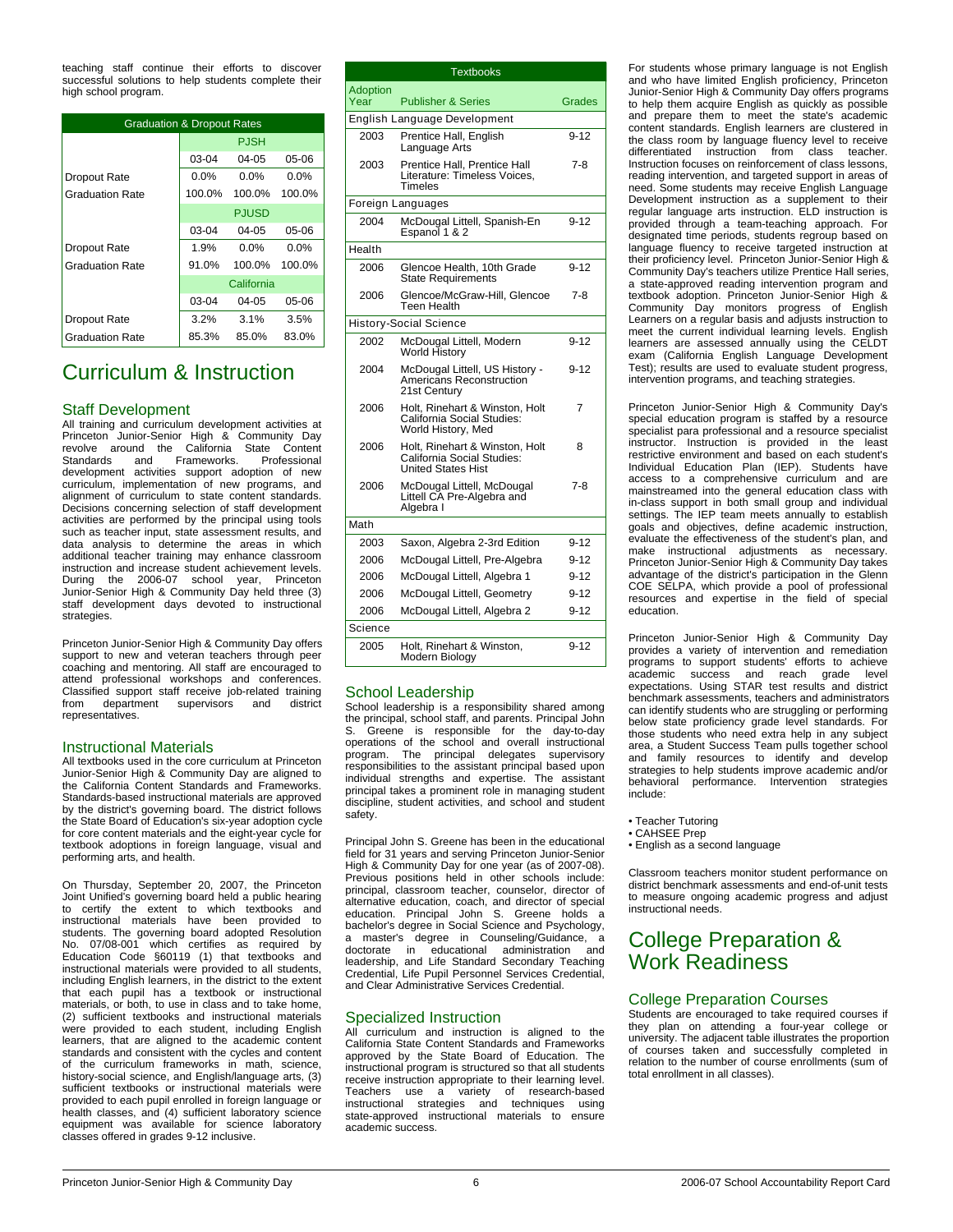| <b>Students Enrolled in UC/CSU Courses</b><br>$2005 - 06*$           |      |  |
|----------------------------------------------------------------------|------|--|
|                                                                      | $\%$ |  |
| Students enrolled in courses required for<br>UC/CSU admission        | 55.3 |  |
| Graduates who completed all courses<br>required for UC/CSU admission | 13.3 |  |

\*Most current data available

#### SAT Reasoning Test

The SAT is designed to assess many of the skills that are important to a student's success in college and to his or her general educational development; the scoring range is 200-800. Various programs offer opportunities for students to prepare themselves for their college entrance examinations. During the 2006-07 school year, Princeton Junior-Senior High & Community Day did not offer any college exam preparation programs.

| <b>SAT Reasoning Test**</b> |         |             |       |  |
|-----------------------------|---------|-------------|-------|--|
|                             |         | <b>PJSH</b> |       |  |
|                             | 04-05   | 05-06       | 06-07 |  |
| Test Takers (%)             | 23      | 33          | 63    |  |
| Average Verbal<br>Score     | ÷       | 404         | 426   |  |
| Average Math<br>Score       | ÷       | 472         | 386   |  |
| Average Writing<br>Score*   | $\star$ | 372         | 418   |  |

\*2005-06 is the first year that the exam included a writing portion and score.

\*\*Detailed information regarding SAT results, including comparative district and state results, can be found at http://www.cde.ca.gov/ds/sp/ai/

#### Advanced Placement

Advanced placement (AP) programs give students an opportunity to take college-level courses and exams while still in high school. Students who receive a 3, 4, or 5 on their final AP exams qualify for college credit at most of the nation's colleges. Princeton Junior-Senior High & Community Day did not offer any advanced placement courses during the 2006-07 school year.

#### Workforce Preparation

Students in grades nine through twelve receive counseling from school personnel regarding career paths and courses of study. During their freshman year, students meet with the counselor to discuss their four-year academic plan and are introduced to Princeton Junior-Senior High & Community Day's technical and career education programs; the counselor meets at least once a year with each student to follow-up on their progress in meeting graduation requirements and career objectives. All career and technical education (CTE) courses comply with state-adopted content standards and are integrated into the student's four-year academic plan as elective courses. Princeton Junior-Senior High & Community Day offers the following programs that promote leadership, develop job-related skills, provide on-the-job experience, and increase interest in school:

• Regional Occupational Programs

• Workability

Individual student assessment of work readiness skills takes place through:

- End of course exams
- Completion of course-required projects
- On-the-job observation

Regional Occupational Programs (ROP) are offered in partnership with the County Office of Education. A variety of career technical education courses are

available to help prepare high school students (16 years and older) for entry-level employment, upgrading current job skills, or obtaining more advanced levels of education. The ROP table in this report identifies the programs offered at Princeton Junior-Senior High & Community Day during the 2006-07 school year along with each program's advisory chairperson.

Workability provides work experience opportunities outside the school day that meet the students' interests and aptitudes while providing real-world job experience prior to graduation. The program is available to all students with disabilities who have an Individualized Education Plan.

During the 2006-07 school year, Princeton Junior-Senior High & Community Day offered the following career technical education programs as elective courses:

- Agriculture Education
- Business Education Marketing Business Education Office
- Home Economics Related Occupations

Princeton Junior-Senior High & Community Day receives funds from the Carl D. Perkins Vocational and Technical Education Act (Perkins). This grant enables Princeton Junior-Senior High & Community Day to provide its students with the academic and technical skills needed to succeed in a knowledgeand skills-based economy and helps provide programs that prepare students for both postsecondary education and the careers of their choice. CTE table in this report shows the total number of students participating in the district's CTE courses and regional occupational programs and program completion rates. For more information on career technical programs, ROP, workability, partnership academies, and work experience, contact the counselor or visit the state's career technical website at http://www.cde.ca.gov/ci/ct/.

| Career Technical Education (CTE) Program<br>Participation<br>2006-07                  |         |
|---------------------------------------------------------------------------------------|---------|
| Total number of students participating in<br>CTE programs                             | 103     |
| Percentage of students completing CTE<br>program and earning a high school<br>diploma | 0.0%    |
| Percentage of CTE courses sequenced                                                   | $0.0\%$ |

Percentage of CTE courses sequenced or articulated between the school and institutions of postsecondary education

## Professional Staff

#### Substitute Teachers

Princeton Junior-Senior High & Community Day does not experience any difficulties finding substitute teachers to fill vacancies. Substitutes are available through a county pool that is comprised primarily of aspiring teachers, retirees, and teachers holding a 30-day substitute permit. Substitutes must have:

• A bachelor's degree

• Passed the CBEST (California Basic Education Skills Test)

#### Teacher Evaluations

Evaluation procedures and criteria for Princeton Junior-Senior High & Community Day's teachers are defined in the district's collective bargaining agreement. Evaluation criteria are based on the California Standards of the Teaching Profession:

• Engaging and Supporting All Students in Learning • Creating and Maintaining Effective Environments for

- Student Learning
- Understanding and Organizing Subject Matter for
- 
- Student Learning Planning Instruction and Designing Learning
- Experiences for All Students

• Assessing Student Learning • Developing as a Professional Educator

Temporary and probationary teachers are evaluated once annually; permanent/tenured teachers are evaluated once every two years. Tenured teachers whose previous evaluations either met or exceeded standards may be evaluated at least every five years if agreed upon by the teacher and school principal. Evaluations are conducted by either the principal or assistant principal; both administrators have been trained and certified to perform teacher evaluations.

Teachers whose evaluations do not meet specific evaluation criteria, as outlined in the collective bargaining agreement, are required to participate in the Peer Assistant and Review (PAR) program. Teachers in the PAR program are evaluated annually and may exit the program upon obtaining a satisfactory evaluation. Experienced and knowledgeable veteran teachers, referred to as Consulting Teachers, provide ongoing assistance to teachers who need to improve their instructional skills, classroom management strategies, subject knowledge, and/or related aspects of their teaching performance.

#### Counseling & Support Staff

Princeton Junior-Senior High & Community Day provides professional, highly qualified staff that provide additional services and support centered on the whole student academically, physically, and mentally. The Counseling and Support Services table in this report illustrates the availability of non-instructional support staff to Princeton support staff Junior-Senior High & Community Day's students. Full-time equivalent (FTE) is a standard measurement used to identify an employee's regular work load on a weekly basis. For example, an FTE of 1.0 designates a full-time position and the employee is on campus and available all day every day of the week; an FTE of 0.5 indicates that the staff member is available and on campus a portion (50%) of the week.

| <b>Counselors &amp; Support Personnel</b><br>(Nonteaching Professional Staff)<br>$2006 - 07$ |                        |            |  |
|----------------------------------------------------------------------------------------------|------------------------|------------|--|
|                                                                                              | No. of<br><b>Staff</b> | <b>FTF</b> |  |
| Counselor                                                                                    |                        | 0.5        |  |
| ი 5<br>Psychologist                                                                          |                        |            |  |

FTE = Full-Time Equivalent

#### Teacher Assignment

During the 2006-07 school year, Princeton Junior-Senior High & Community Day had 10 teachers who met all credential requirements in accordance with state guidelines. All of Princeton Junior-Senior High & Community Day's teachers supplement their regular credential with a credential to teach English language learners.

The Federal No Child Left Behind Act requires that all teachers in core subject areas meet certain requirements in order to be considered as "NCLB<br>Compliant." Minimum qualifications include: Minimum qualifications possession of a bachelor's degree, possession of an appropriate California teaching credential, and demonstrated competence in core academic subjects.